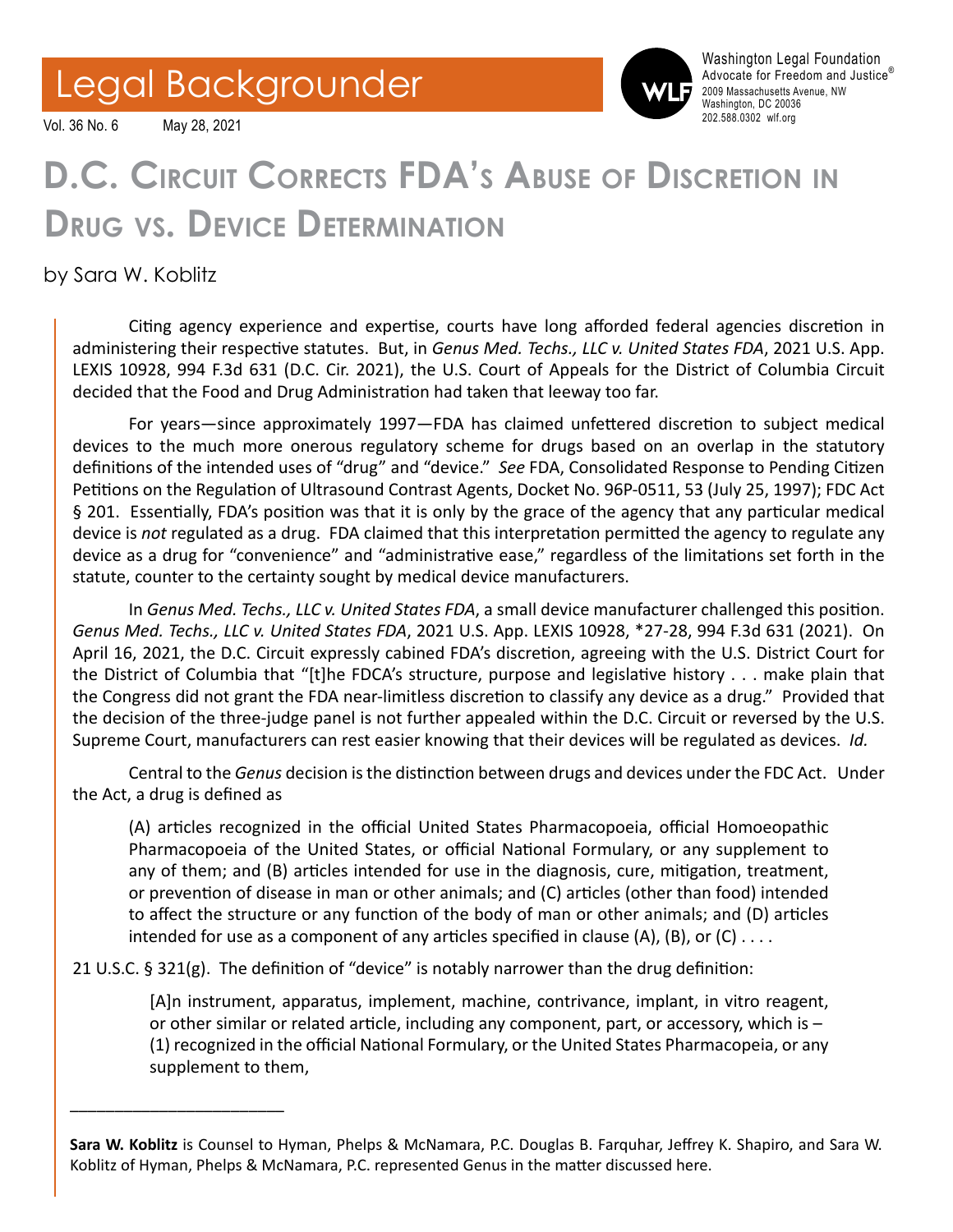(2) intended for use in the diagnosis of disease or other conditions, or in the cure, mitigation, treatment, or prevention of disease, in man or other animals, or

(3) intended to affect the structure or any function of the body of man or other animals, and

## **which does not achieve its primary intended purposes through chemical action within or on the body of man or other animals and which is not dependent upon being metabolized for the achievement of its primary intended purposes***.*

Id. § 321(h) (emphasis added). The key statutory distinction between a drug and a device, therefore, is that a device does not achieve "its primary intended purposes through chemical action within or on the body of man" and "is not dependent upon being metabolized for the achievement of its primary intended purpose." *Id*. As a result, FDA typically classifies a product as a device where the product sponsor provides "mode of action" data demonstrating that a proposed product does not achieve its primary intended purposes through chemical action. FDA, Guidance for Industry, Classification of Products as Drugs and Devices & Additional Product Classification Issues (Sept. 2017) ("Classification Guidance").

FDA, however, took a different approach with respect to regulating contrast agents. In response to a Citizen Petition in 1997, FDA decided that it would regulate all contrast agents as drugs due to "administrative efficiency" and "regulatory consistency." *See* FDA, Consolidated Response to Pending Citizen Petitions on the Regulation of Ultrasound Contrast Agents, Docket No. 96P-0511, 53 (July 25, 1997). Though some of these contrast agents—like barium sulfate—may meet the definition of device because they do not achieve their primary purposes through chemical action or by being metabolized, others did not. FDA argued that "[t]he definitions of drug and device are overlapping, rather than mutually exclusive," so FDA may and will "regulate certain types of products that meet both definitions as drugs," Genus Motion for Summary Judgement, Docket No. 1:19-cv-0544 (June 3, 2019) at 18. Under that theory, FDA decided that all contrast agents, regardless of their mode of action, should be regulated as drugs. *Id.* 

The decision to regulate all contrast agents as drugs has considerable consequences for a sponsor. New drugs are held to more demanding premarket approval requirements that mandate extensive and expensive clinical trials, as well as requiring payment of millions of dollars in user fees. Approval requirements for generic drugs require less investment of company resources, but still significantly more than device approval or clearance. *Id.* at \*6. Further, "[t]hroughout the lifecycle of a medical product, its treatment by the FDA depends upon its classification as either a drug or a device." *Id.* For that reason, FDA's regulation of a drug imposes substantial regulatory hurdles on a sponsor—often rendering market entry impossible for small businesses, particularly if the sponsor anticipated that its product would be regulated as a device.

A small barium sulfate manufacturer, Genus Medical Technologies, was unable to convince FDA to reconsider its blanket regulation of contrast agents as drugs.Genus's barium sulfate products, marketed as affordable imaging agents since 2015, physically coat, and thereby opacify, the gastrointestinal tract to absorb X-rays for better visualization. FDA never disputed the physical (rather than chemical) operation of the barium sulfate, stating that it "appears" to meet the definition of device, but nevertheless refused to regulate it as a device and threatened enforcement action unless Genus obtained approval as a drug.

Genus therefore sued FDA in 2019 alleging that FDA's regulation of Genus's barium sulfate device as a drug was arbitrary and capricious and contrary to the plain language of the statute in violation of the Administrative Procedure Act. The District Court granted Genus's Motion for Summary Judgement, rejecting FDA's attempt to regulate barium sulfate as a drug, because Congress did not afford FDA such discretion. Instead, the court explained that FDA's theory of unfettered discretion to regulate devices would render the device definition in the statute superfluous and meaningless. Judge Boasberg explained:

If a product that meets both definitions is nonetheless treated as a drug, then the devicedrug distinction would be rendered meaningless. Put otherwise, the FDA could classify any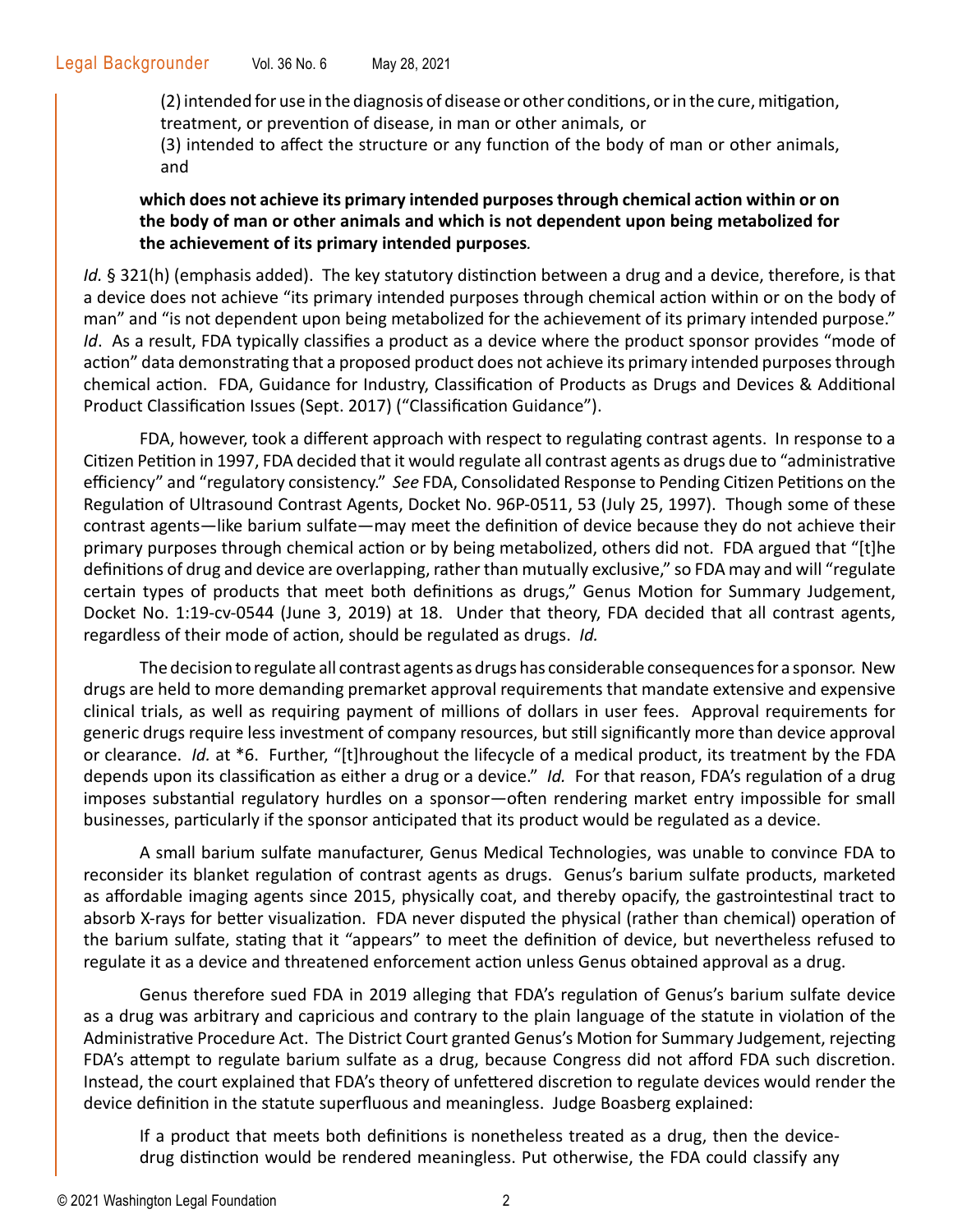diagnostic device as a drug because no limiting principle would trammel its authority. That would turn the statutory scheme on its head.

*Genus Med. Techs., LLC v. United States FDA*, 427 F. Supp. 3d 74, 83 (D.D.C. 2019). Employing Step 1 of the framework established by *Chevron U.S.A., Inc. v. Natural Res. Def. Council, Inc.*, 467 U.S. 837 (1984), Judge Boasberg rested his decision on the statutory language: "In the end, the plain text dictates the result here. Congress readily could have afforded the agency discretion to determine which of these pathways a product must take. . . But it did not do so here." *Id.* at 84. Finally, the court held that such discretion neither is implicit in the statutory language nor is the statute ambiguous enough to support such an interpretation.

FDA appealed, and in April 2021, a three-judge panel of the D.C. Circuit upheld the District Court's decision. Like Judge Boasberg in the District Court, the D.C. Circuit rejected FDA's broad discretion: the majority opinion (signed by two of the three judges) again explained that the statutory scheme directed FDA to treat products meeting the definition of devices as such. A concurring opinion by the third judge argued that while FDA may have discretion to classify as drugs some products meeting the device definition, depending on the characteristics of the product in question, FDA had not adequately justified its decision as to barium sulfate. Though the majority disagreed with the District Court that FDA's interpretation renders the drug-device definition superfluous, the court nevertheless agreed that "this a case where the specific must govern the general." *Genus Med. Techs., LLC v. United States FDA*, 2021 U.S. App. LEXIS 10928, \*16- 17 (D.C. Cir. 2021). Because the device definition is narrower than the drug definition, and because the provisions are "interrelated and closely positioned as parts of the same statutory scheme," the court held that the more specific language in the device definition is controlling. *Id.*

Because the general-specific canon applies where statutes are in conflict, the court then assessed whether the definitions of drug and device actually are in conflict. The court looked to the distinct *mandatory*  statutory schemes for drugs and devices, which apply the drug framework to "any new drug" and the device framework to "all" new devices. "In short, it is not textually possible to say that an item *is* a drug (or device) but need not be regulated as such." *Id.* at 18. As a result, the court explained:

The statute, then, is clear: a product may be regulated as a drug *or* a device, but not both, and while a single product may simultaneously satisfy the linguistic elements of two definitions, it is not possible for the FDA to give simultaneous *effect* to both.

*Id.* at \*18-19. The court further rejected FDA's reliance on a 1990 amendment to the drug and device definitions which removed language that made the definitions mutually exclusive, as it was clear that such provision was removed so that FDA could regulate combination products as drugs, if appropriate. *Id.* at \*20.

The majority also looked at the "structure, purpose, and legislative history" of the FDC Act and its two distinct regulatory tracks for drugs and devices. Based on the very different premarket review requirements, the court explained "[i]t would make little sense then, for the Congress to have constructed such elaborate regulatory regimes—carefully calibrated to products' relative risk levels—only for the FDA to possess the authority to upend the statutory scheme by reclassifying any device as a drug, no matter its relative risk level." *Id.* at \*23-24. The legislative history of the Medical Device Amendments of 1976—initially setting forth the drug and device distinction—the majority explained, supported this interpretation.

The majority opinion expressed concern about the breadth of FDA's claimed authority. FDA, in oral argument, was unable "to articulate a limiting principle with which to cabin its asserted discretion," and instead deferred to the APA arbitrary and capricious standard. The narrow arbitrary and capricious limitation was not enough for the majority:

Thus, what the FDA attempts to claim for itself is the near-limitless authority to classify *any* device as a drug, subject only to a highly deferential standard of judicial review. We cannot reasonably infer such broad discretion without a clearer statement.